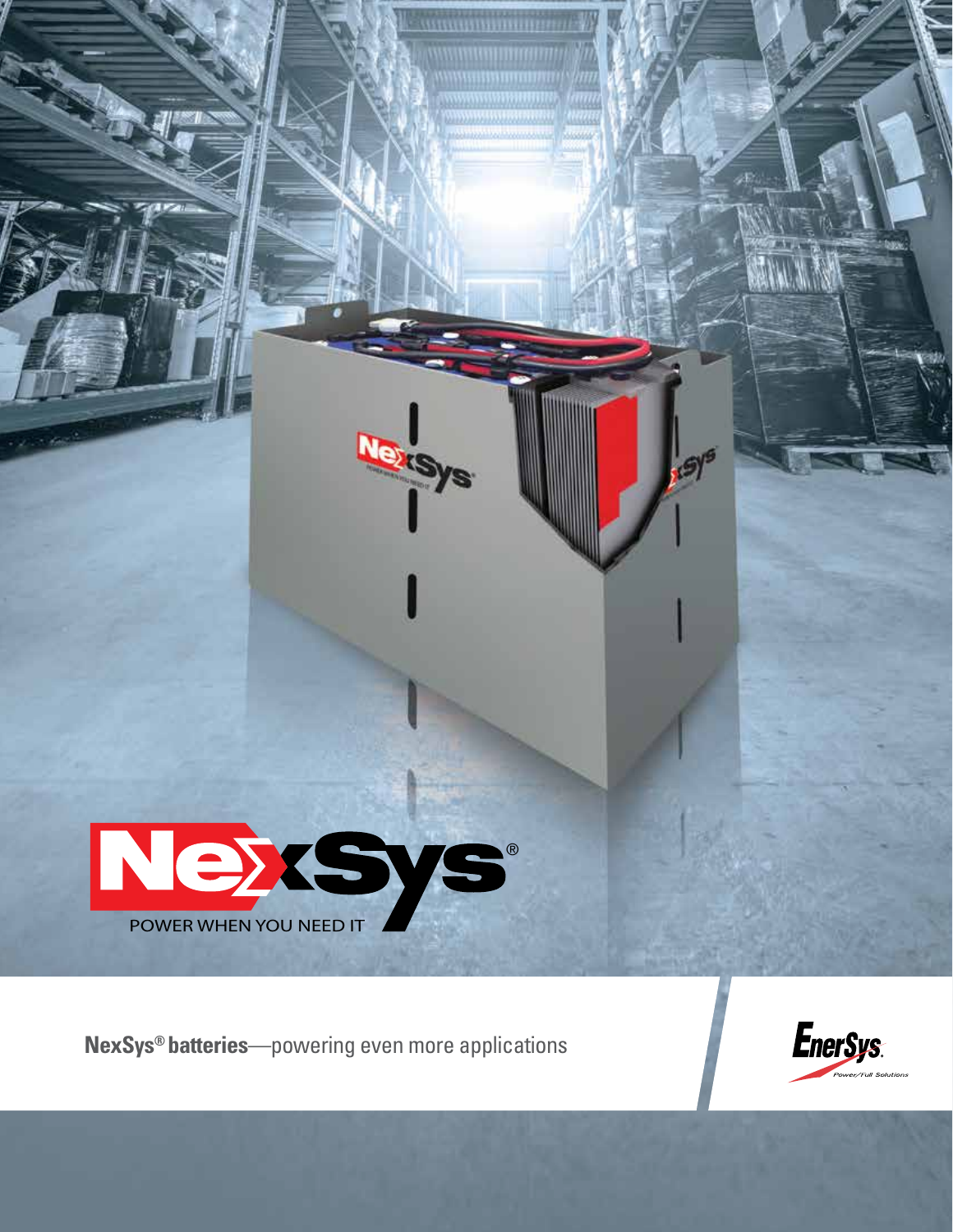## **Breakthrough performance from NexSys® batteries**

#### **More power for higher capacity lift trucks**

For nearly a decade, our Thin Plate Pure Lead (TPPL) NexSys® batteries have been providing costeffective power for small traction applications. Today, our expanded line of NexSys batteries puts that same trusted TPPL technology to work for a wide range of higher capacity lift truck vehicles.

#### **Faster, more flexible charging**

Unlike conventional acid batteries that take up to 12 hours to recharge, the expanded NexSys battery line includes configurations that can fast-charge in just under an hour. NexSys batteries give operators the ability to charge during breaks, at the end of a shift or anytime a vehicle is stopped. NexSys batteries can even be put back into service before they are fully charged.

#### **Outworks and outlasts conventional batteries**

Because they are 20% more energy-dense than conventional lead acid batteries, the expanded NexSys battery line includes configurations that can fast charge in just under an hour and be opportunity charged to work for up to 16 hours. For operators, virtually maintenance-free NexSys batteries involve little work at all – no watering, changing or spills.

**1**

**3**

**2**

## **Thin Plate Pure Lead (TPPL) design**



**Robust intercell connections**  Cell connectors are casted and bonded to the plates to resist vibration.



#### **99% pure lead plates**

Extremely thin, pure lead plates mean more of them fit into the battery. More plates mean more power.



#### **Compressed AGM plate separators**

Absorbed Glass Mat (AGM) design prevents spills and delivers extreme vibration resistance.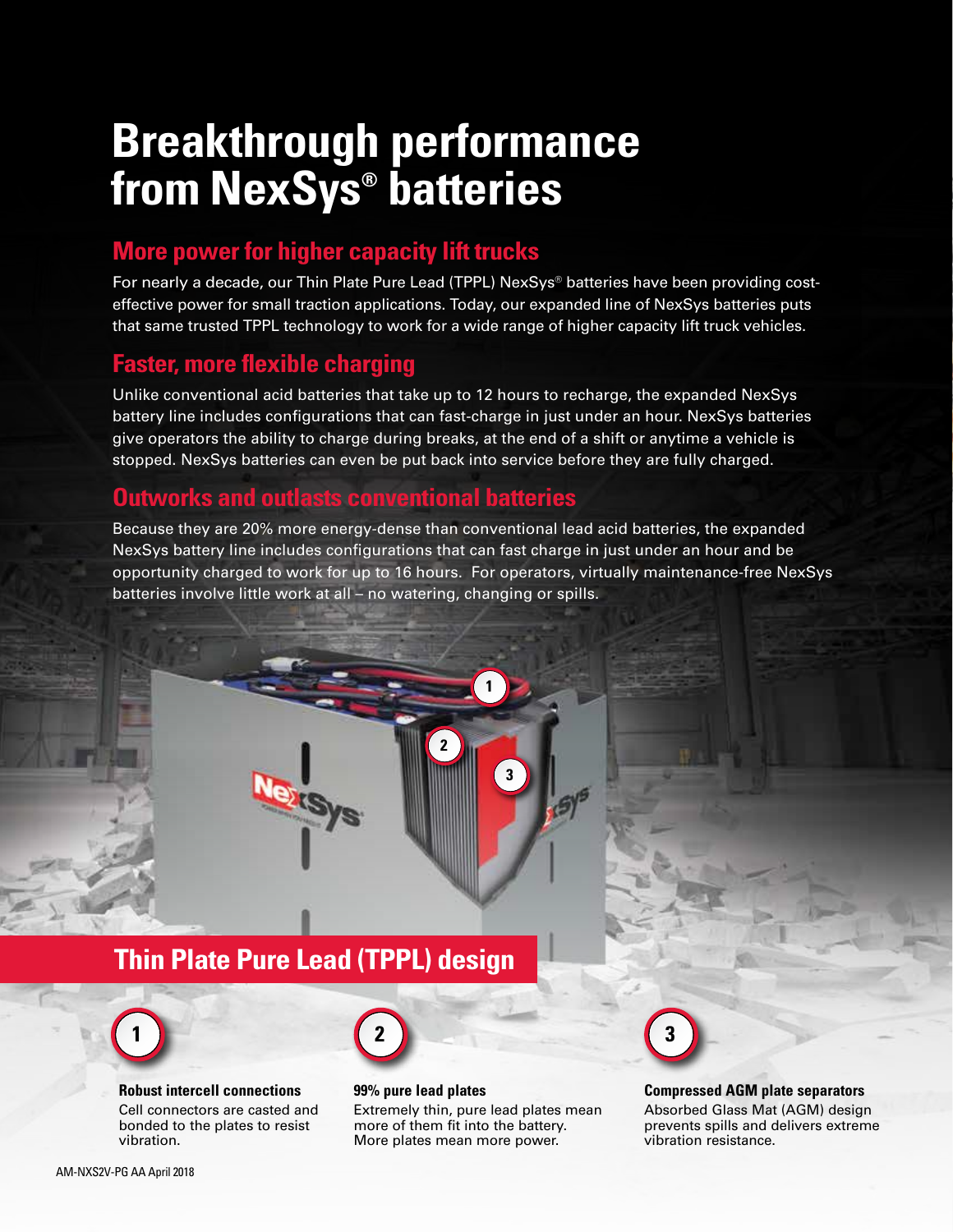

#### **Lower your Total Cost of Ownership (TCO)**

NexSys® batteries provide cost-effective motive power for even the highest capacity lift trucks. Minimal-gassing and a nowatering design make NexSys batteries ideal for use in sensitive production areas, retail environments or other public spaces.<br>**Features** 



#### **Power for Class I, II and III applications**

- Counterbalance trucks
- Order pickers

- Reach trucks
- Pallet trucks







• Automated Guided Vehicles (AGVs) and Laser Guided Vehicles (LGVs)



#### **NexSys® battery chargers**

Designed for use with NexSys batteries, NexSys battery chargers slash recharge times while optimizing battery cycle life and fleet efficiency.



# **and benefits**

- **No watering, changing or equalization**
- **• Fast charging in less than one hour**
- **• Opportunity charging in less than four hours**
- **Extreme shock and vibration resistance**
- **Energy throughput up to 160%**
- **• Suitable for 10- to 16-hour workdays**
- **Excellent cycle life up to 1540 cycles at 60% Depth of Discharge (DoD)**
- **Minimal gassing**